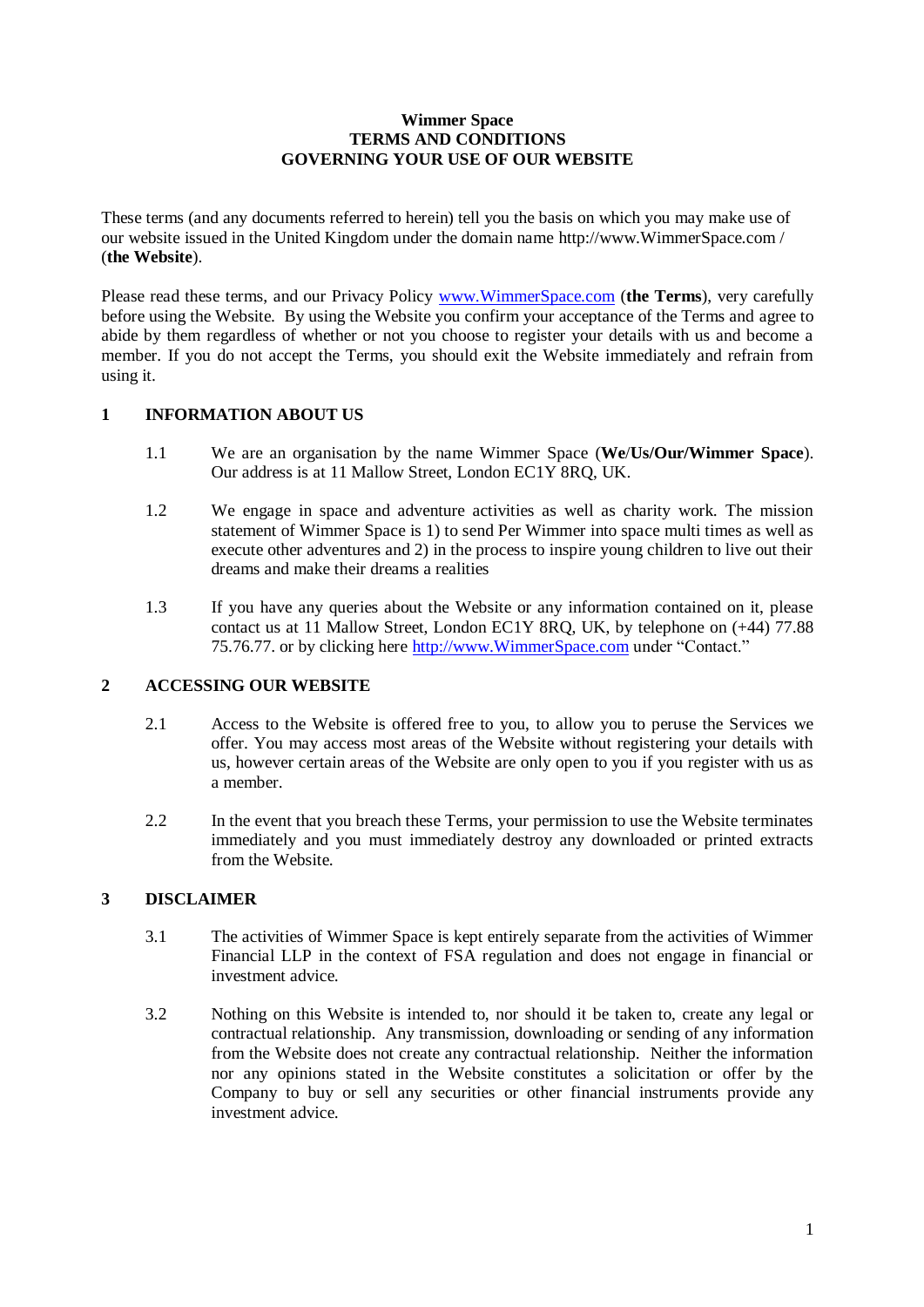- 3.3 The content of the Website is designed for information purposes only. Nothing in this Website is intended as an offer or solicitation for the purchase of any security or any other action. It is not for publication in the press or elsewhere without written and explicit permission of Wimmer Space.
- 3.4 Whilst we endeavour at all times to ensure our Website information is clear, fair and not misleading and accurately reflects our opinions and the true facts at the date of publication, we do not hold the information as impartial and it should not be viewed as wholly objective. Information on this Website is based on sources that we believe to be reliable but we give no undertaking that it is accurate or complete and Wimmer Space cannot and does not guarantee the accuracy, validity, timeliness or completeness of any information or data made available to you for any particular purpose.
- 3.5 Wimmer Space does not warrant the accuracy of the materials provided herein, either expressly or impliedly. Neither Wimmer Space nor any associate of it will be responsible for any errors or omissions or for the results obtained from the use of such information or for any loss or damage that could result from interception by third parties of any information made available to you via this Website.
- 3.6 Wimmer Space or one of its associates may have used the information before it was placed on this Website. Any opinions are subject to change without notice and Wimmer Space is under no obligation to report or keep information accurate.
- 3.7 Our Website is controlled and operated by Wimmer Space in the United Kingdom. We make no representations that materials in the Website are appropriate or available for use in other locations. Those who choose to access the Website from other locations do so at their own risk and are responsible for compliance with any and all local laws, if and to the extent local laws are applicable.

## **4 INTELLECTUAL PROPERTY RIGHTS**

4.1 The Website is registered to Wimmer Space and any and all intellectual property rights in the Website including, but not limited to, copyright and database rights and any logos or trade marks (whether registered or unregistered) are licensed to Wimmer Space at all times. The content of the materials on the Website are protected under applicable copyrights, trademarks and other proprietary and/or intellectual property rights.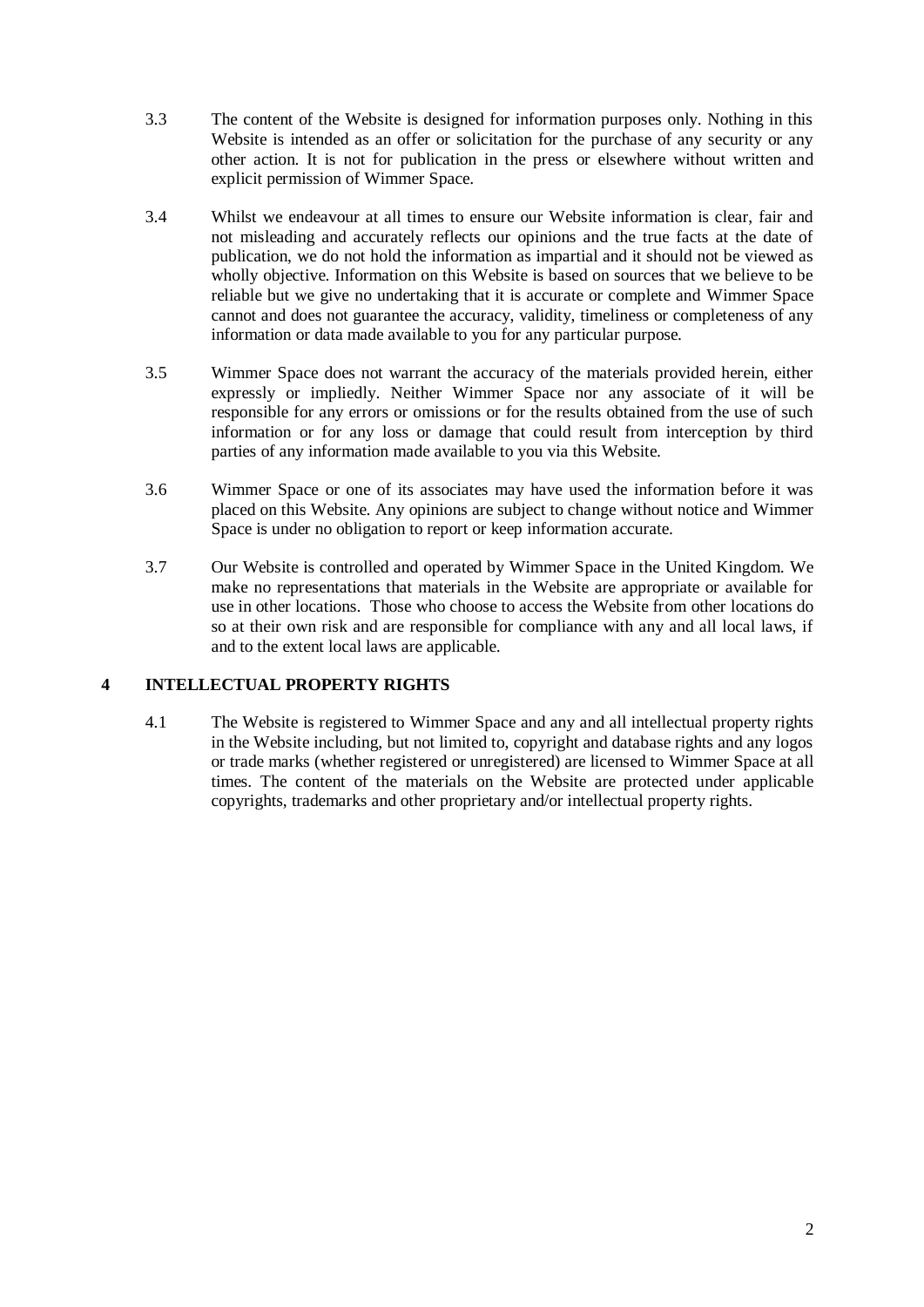- 4.2 You do not acquire ownership rights to any materials viewed through this Website. You are permitted to print copies and may download extracts of the content on the Website for your own personal use for information purposes only, and may draw the attention of others within your organisation to material posted on the Website, provided that:
	- 4.2.1 our status as authors of material on the Website is always acknowledged;
	- 4.2.2 no documents or related graphics on the Website are modified, amended or altered in any way, which includes (without limitation) the removal of any copyright or other proprietary notices contained in the Website;
	- 4.2.3 no graphics, video, audio or sequences on the Website are used separately from the corresponding text;
	- 4.2.4 you do not use any part of the content on the Website for commercial purposes without our prior written consent;
	- 4.2.5 you do not copy, redistribute, display or publish any part of this Website;.
	- 4.2.6 any information on the Website which is marked as being confidential is treated as such and is not disclosed to any third party; and
	- 4.2.7 you agree that you will not otherwise use any part of the Website in contravention of these Terms.

## **5 UNLAWFUL OR PROHIBITED USE**

- 5.1 As a condition of your use of the Wimmer Space Website and any Services provided by Wimmer Space you will not:
	- 5.1.1 commit or encourage any conduct which would be considered a criminal offence, give rise to civil liability, or otherwise be contrary to the law of or infringe the rights of any third party, in any country in the world;
	- 5.1.2 send or receive any material which is threatening, offensive, defamatory, discriminatory, seditious, pornographic, blasphemous, liable to incite racial hatred or which may be abusive, indecent, obscene or menacing, or in breach of confidence, copyright, privacy or any other rights. In the event we believe any material falls within any or all of these categories we shall be entitled to remove it without notice;
	- 5.1.3 collect or store personal data about other users;
	- 5.1.4 insert or innocently, knowingly or recklessly transmit or distribute, without limitation, a virus, worm, Trojan horses, time bombs, trap doors or any other computer code, files or programs or repetitive requests designed to interrupt, destroy or limit the functionality of any computer software or hardware or telecommunications equipment or to diminish the quality of, interfere with the performance of or impair the functionality of the Website;
	- 5.1.5 otherwise act in such a way as to damage, disable, overburden or impair the Website or the Services provided by Wimmer Space;
	- 5.1.6 upload, post, email or otherwise transmit or post links to any content that facilitates hacking;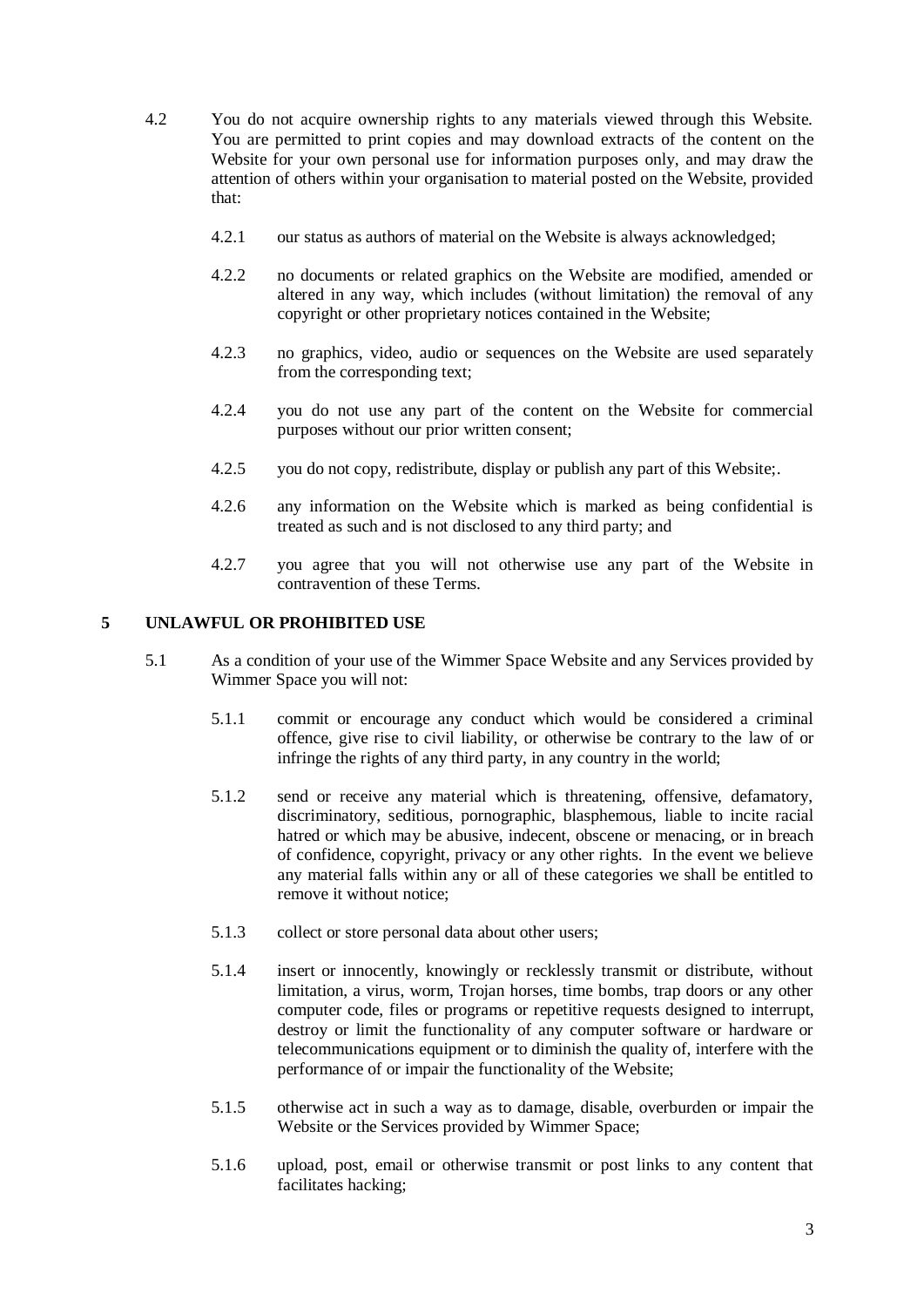- 5.1.7 attempt to gain unauthorised access to our any aspect of our Website, the server on which our Website is stored or any server, computer or database connected to our Website. You must not attack our Website via a denial-ofservice attack or a distributed denial-of service attack;
- 5.1.8 upload, post, email or otherwise transmit links to any content that infringes the rights of any third party;
- 5.1.9 circumvent, or attempt to seek to circumvent, any of the security safeguards of the Website;
- 5.1.10 cause annoyance or inconvenience to other people accessing the Website;
- 5.1.11 post any personal information regarding the employees of your company or other individuals;
- 5.1.12 send any unsolicited advertising or other promotional material, commonly referred to as "spam", "junk mail", "chain letter", "pyramid schemes" or any other form of solicitation by email or by any other electronic means;
- 5.1.13 send email or any other type of electronic message with the intention or result of affecting the performance or functionality of any computer facilities; or
- 5.1.14 permit any third party to do any of the above.
- 5.2 Breach of Wimmer Space's intellectual property rights or any provision of these Terms may result in legal action being taken against you. Any rights not expressly granted in these Terms are reserved.

#### **6 EXCLUSION OF LIABILITY**

6.1 This Website and the materials contained herein are provided "as is" and no person or entity associated with the Website or the materials makes any representation or warranty, express or implied, as to the materials (or the results to be obtained by the use thereof) or the Website or any other matter and each such person and entity specifically disclaims any warranty of originality, accuracy, completeness, merchantability, satisfactory quality or fitness for a particular purpose. All warranties implied by law are hereby expressly excluded to the fullest extent permitted by applicable law. No person or entity associated with the Website or the materials warrants that the Website or the materials will be free of errors or delays in content. The entire risk of any use of this Website and the materials is assumed by the user.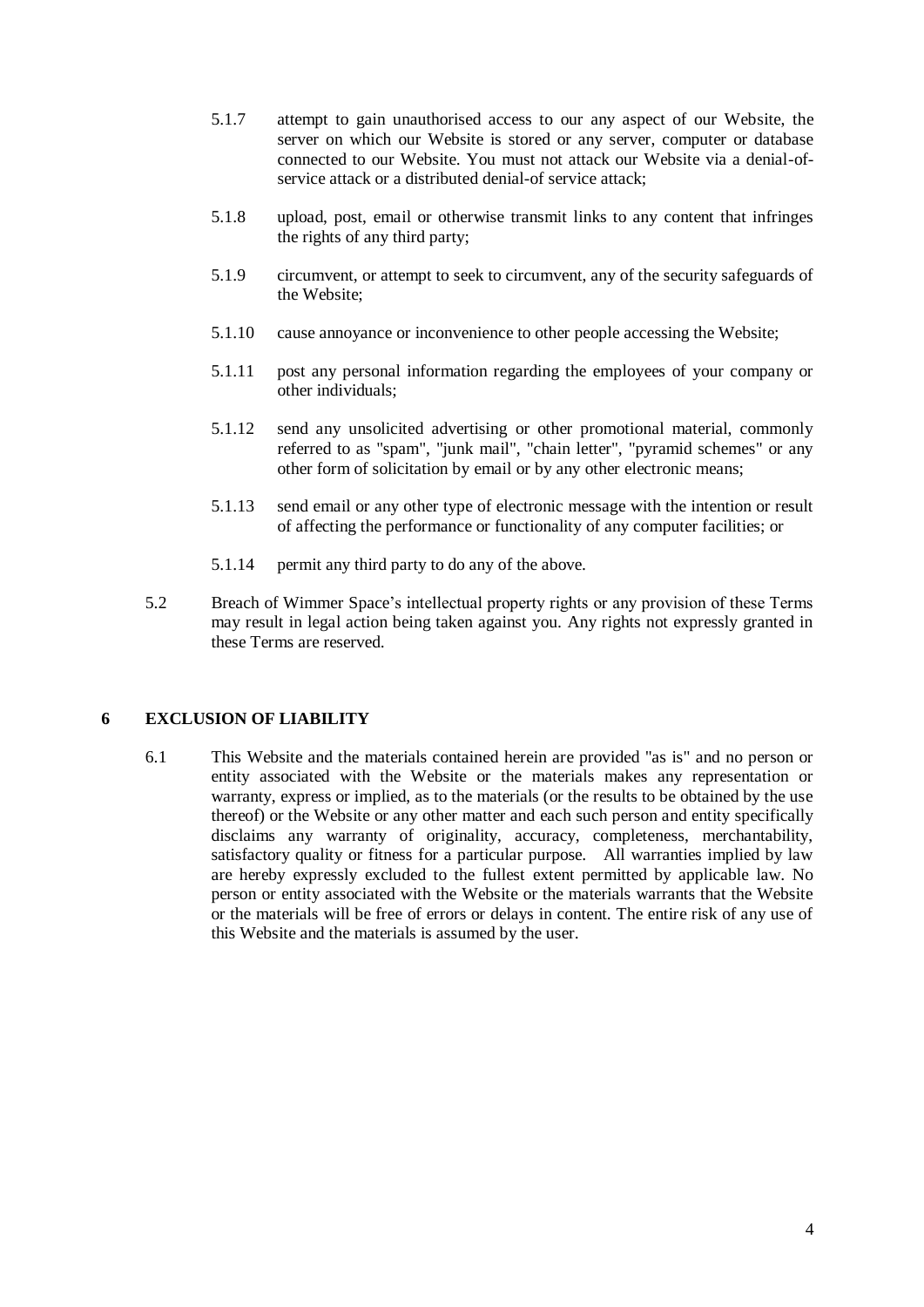- 6.2 Wimmer Space may make improvements and/or changes to this Website and the materials at any time without notice. No person or entity associated with this Website or the materials shall have any liability for damages of any kind arising in any manner out of or in connection with any user's use of (or any inability to use) this Website or the materials, whether direct, indirect, incidental, special or consequential (including, without limitation, loss of data, loss of use, claims of third parties, loss of business or lost profits or revenues or other economic loss), whether in tort (including negligence and strict liability), contract or otherwise, whether or not any such person or entity has been advised of, or otherwise might have anticipated the possibility of, such damages. in jurisdictions which do not allow the exclusion or limitations of certain types of liability, Wimmer Space's liability will be limited to the maximum extent permitted by law.
- 6.3 Nothing in these Terms of use is intended to seek to, or shall limit or exclude our liability:
	- 6.3.1 for death or personal injury arising as a result of our negligence;
	- 6.3.2 for fraud or fraudulent misrepresentation.
- 6.4 The content made available on the Website is intended for general information purposes only and is provided on an "as is" basis. It does not constitute advice or the making of any recommendation and the content on the Website should not be relied upon as the basis for any decision or action. We exclude to the fullest extent permitted by law any and all liability for any direct, indirect or consequential loss or damage arising as a result of the access to and use of the Website or reliance on the content contained on it.
- 6.5 We aim to ensure the Website is updated regularly. However, we are under no obligation to update the material contained on the Website and cannot guarantee that content will always be completely up to date. For this reason, we make no warranties or representations and do not give any undertaking, either express or implied, about any of the content on the Website, including without limitation, the accuracy, completeness or fitness for purpose of such content or that your use of the Website will not infringe the rights of third parties or for any alleged or actual infringement of third party rights.
- 6.6 The use of information obtained from the Website is at your sole discretion and risk.
- 6.7 We take reasonable precautions to prevent viruses and malicious code on the Website, but you are responsible for ensuring that anything downloaded from the Website is suitable for use on your computer and is free from viruses and malicious code and we exclude to the fullest extent permitted by law any and all liability that may arise in connection with or as a result of any failure to do so.
- 6.8 We do not represent, warrant or undertake that the use of the Website will be uninterrupted or error free. We reserve the right to withdraw, amend, suspend access to or close all or any part of the Website temporarily or permanently without notice and we shall not have any liability for doing so.